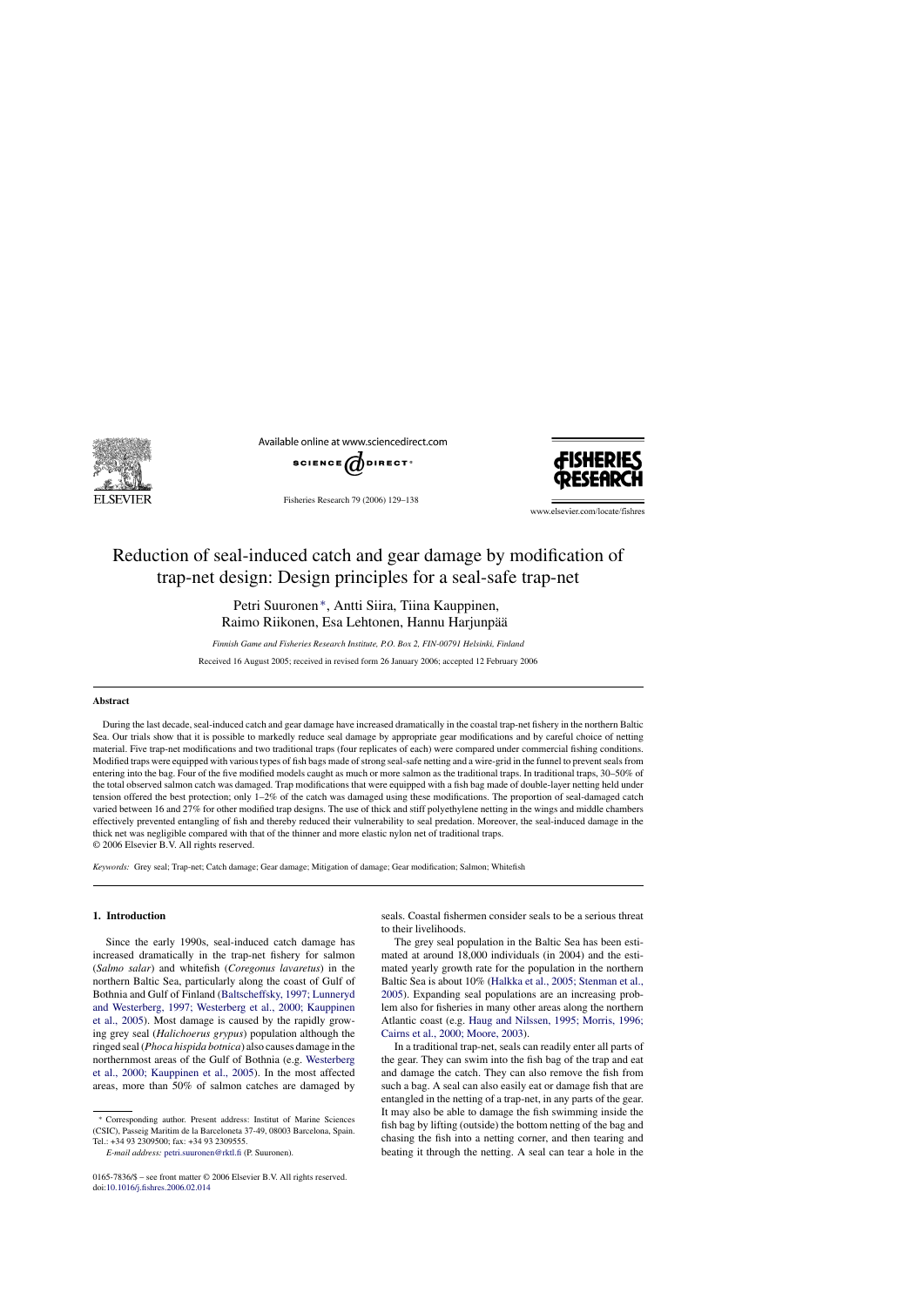fish bag, allowing fish escape through the hole. Fishermen have to waste substantial time at sea to repair gear damages. To effectively prevent seal damage, solutions are required for all potential damage-mechanisms.

In the early 1990s, fisheries scientists in the northern Baltic began to search for solutions to the growing seal problem by developing methods to scare away those seals that had become experts at feeding on fish caught in fishing gears (e.g. [Westerberg et al., 2000\).](#page-9-0) It soon became clear, however, that scaring seals away from fishing gear is not an easy task, especially in remote and exposed off-shore areas. It appeared that a more effective and practical way to reduce the sealinduced damage, at least in the trap-net fishery, is to prevent seals from entering the fish bag and thereby protect the fish already caught in the bag [\(Lunneryd and Westerberg, 1997;](#page-9-0) [Lunneryd, 2001; Lehtonen and Suuronen, 2004\).](#page-9-0)

Seal-safe trap-net modifications that have been tested in Sweden and Finland include a wire-grid installed in the funnel of a trap-net to prevent seals from entering through the funnel into the fish bag and various types of fish bags made of extra-strong Dyneema netting to prevent seals from entering the bag by ripping through the netting (e.g. [Lunneryd,](#page-9-0) [2001; Lehtonen and Suuronen, 2004\).](#page-9-0) Substantial progress in protecting catches from seals has been achieved, in particular with the so-called pontoon trap (see [Lunneryd, 2001\)](#page-9-0) that is in wide use in Swedish salmon fishery. However, it is a relatively complex and expensive gear, and its capture efficiencies for various fish species and various conditions encountered along the Baltic coast have not yet been proven.

In order to develop alternative gear modifications that are effective and practical in various conditions and for various species, a better understanding is needed of the effect of various gear design factors affecting fish and seal behaviour and their potential interaction during the act of capture. This study explores gear-related factors that markedly affect seal and fish behaviour in relation to a trap-net. The overall objective is to produce information and advice that would encourage and help the fishing industry to develop fishing practices and capture methods that minimize seal-induced damage, as well as reduce the incidental mortality of seals caught in gears.

# **2. Material and methods**

# *2.1. Experiments in 2003*

A trap-net is here considered to be a floating, bottomanchored fishing gear. This concept includes traps where the fish bag is equipped with hoops, and traps with a large rectangular fish bag or house that is equipped with a roof-net. Depending on the type and material of a trap, fish may be guided and caught in the fish bag (i.e. by trapping) or they may become entangled or gill-caught ('gilled') in the netting of the wings, middle chambers and fish bag.

In experiments done in June 2003, six types of trap-nets were tested during the salmon spawning migration off the



Fig. 1. Study area and the distribution of experimental gears in 2003 trials.

coast of Bothnian Sea, near Merikarvia (Fig. 1). All experiments were done under commercial fishing conditions in co-operation with four local fishermen. Each fisherman had all six trap-net models [\(Fig. 2\)](#page-2-0) that were located randomly within his fishing grounds (Fig. 1). Two of the trap-nets (A and B) represented the traditional non-protected traps that are in common use along the Finnish coast of the Gulf of Bothnia. Four models (C–F) were modified and were equipped with a wire-grid in the funnel (wire diameter 2.5 mm) and a particular type of fish bag made of strong seal-safe Dyneema netting. All trap-nets had a similar type of leader netting made of stiff orange polyethylene (∼2 mm PE) netting of 300 mm full mesh size. The differences between experimental gears were in the design and/or material of wings, middle chamber, funnel and fish bag [\(Figs. 2 and 3\). T](#page-2-0)he most important design differences in the experimental traps were the following:

*Model A*: A conventional Bothnian Sea trap-net made of elastic multi-monofilament nylon netting designed to catch fish mostly by gilling and entangling in the wings, middle chambers, funnel and fish bag. The fish bag is relatively small. This type of gear is light, inexpensive, easy to handle, and its catching performance is good. Seals can freely enter all parts of the gear. Because fish are usually gilled, they are easily caught by the seal.

*Model B*: A traditional trap-design that differs from model A due to its capture principle that is based on catching and trapping the fish in the large fish bag. The fish bag and the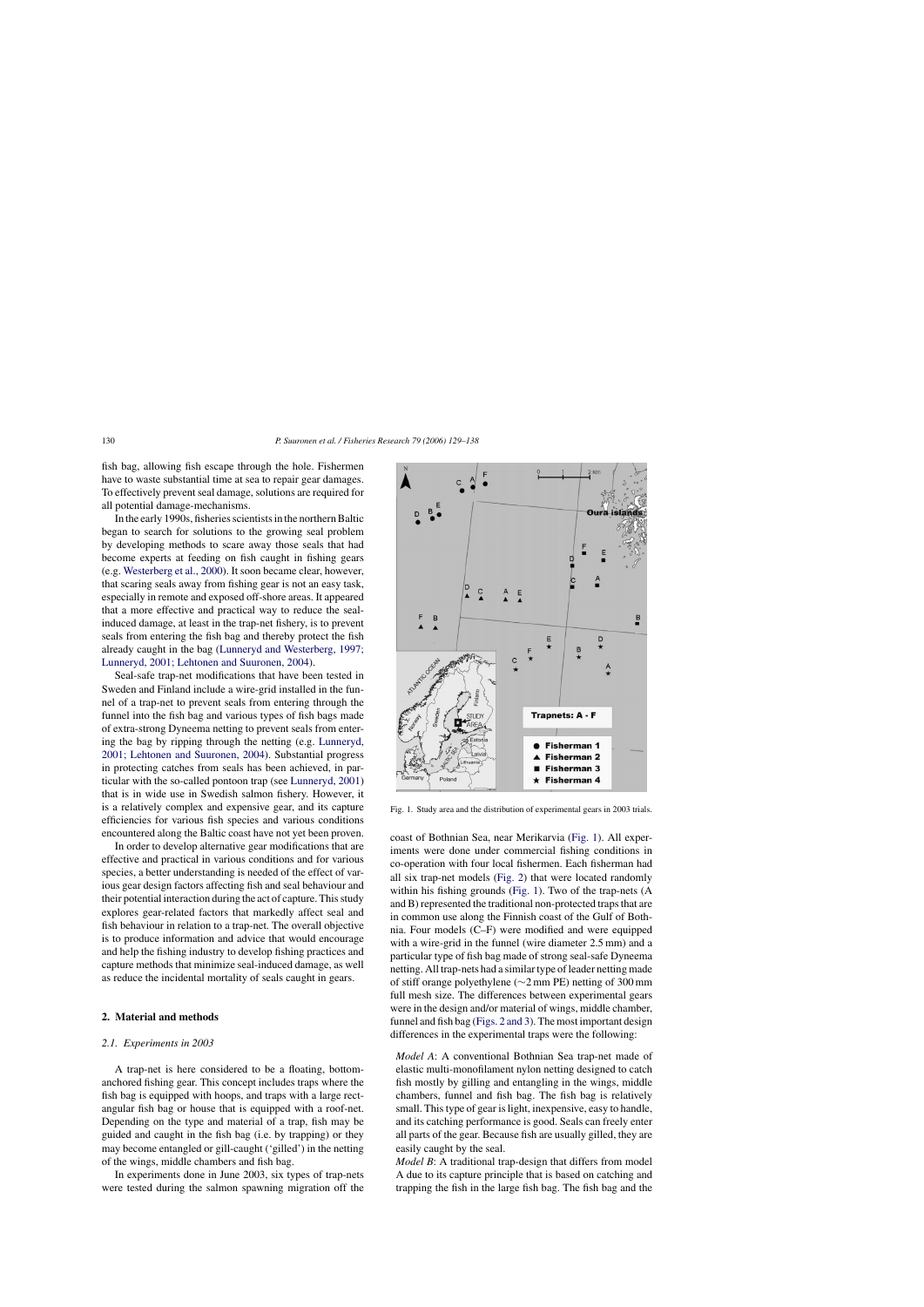<span id="page-2-0"></span>

Fig. 2. Schematic view of the experimental gears (A–G) used in the 2003 and 2004 trials (not in scale). Mesh size is presented as full stretched mesh. All trap-nets had a similar type of 300–400 m long leader netting made of stiff large-meshed PE netting (leader netting not shown in the figure).



Fig. 3. General shape and anchoring of experimental gears (above view).

middle chambers are made of twisted polyamide-netting (PA). The wings are made of stiff PE-netting and they are rigged so that they effectively guide fish towards the chambers and fish bag (Fig. 3). As in model A, seals can freely enter all parts of the gear and can carry a fish away from the fish bag.

*Model C* (*pipe-trap*): This trap has a large Dyneema fish bag and is equipped with a large wire-grid (120 cm  $\times$  80 cm) with 20 cm wire spacing. The frame of the grid is made of 50 mm aluminum pipe (painted black). There is a floating anchor pipe in each corner of the bag ([Fig. 4\).](#page-3-0) These pipes have in their lower end a weight of ca. 25 kg that keeps them vertical and a chain-rope that is connected to the lower seam of the bag. Due to these pipes the netting of the bag is kept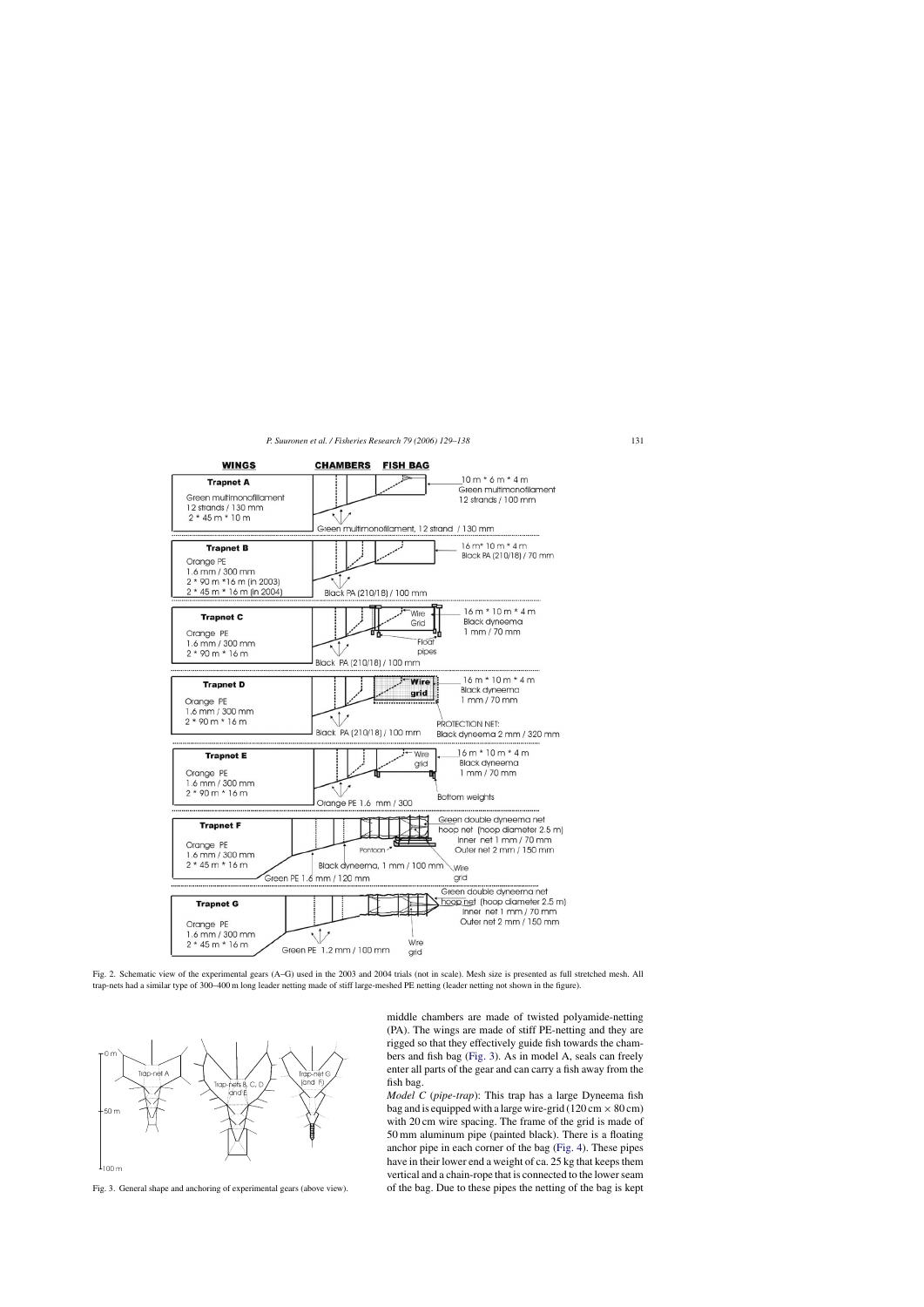<span id="page-3-0"></span>

Fig. 4. The design principle and operation of the fish bag of a pipe-trap (model C). The large fish bag with the four anchor-pipes in the corners (A), the wire-grid installed in the funnel of fish bag (B), and the operation of an anchor-pipe that is holding the tension in the netting (C).

under tension. It was assumed that seal cannot lift the bottom net from below or push from the side, and rip or beat the fish inside the bag through the netting. The rope-release system allows fisherman to haul the gear in a normal way, i.e. by lifting it up. The middle chambers and wings are equal to model B.

*Model D* (*protection-net trap*): This trap is similar to model C except that instead of the float pipes there is a large-mesh protection net (Dyneema) rigged around the fish bag ([Fig. 2\).](#page-2-0) The outer netting has small weights at the bottom to keep it off the inner netting; however, there is no rigid system to keep the two nettings separate. The idea was to test whether such a relatively loose large-meshed netting around the fish bag would prevent seals from attacking fish through the netting (i.e. from outside) and whether such a construction would be practical.

*Model E* (*large-mesh trap*): The basic construction of this design is similar to model C and D (excluding float pipes and protection net). Extra weights (15 kg) are attached at the bottom corners of the Dyneema fish bag to prevent seals from lifting the bag outside. The middle chambers are made of large-meshed (300 mm full mesh) and stiff PE-netting. The idea with this large-mesh net was that when seal is present, fish being pursued by seal would be able to quickly escape through the net. This is assumed to discourage seals from visiting the gear (see [Lunneryd et al., 2003\).](#page-9-0) It was further assumed that when seal is not present, the fish would follow the large-mesh net into the fish bag.

*Model F* (*pontoon trap*): This trap-model has been designed in Sweden (see [Lunneryd, 2001\).](#page-9-0) The basic principle to prevent seal-damage in the fish bag is the double-netting held separate and under tension with the help of a rigid

aluminium frame. Seals cannot enter the inner small-mesh netting wall of the bag because of the outer large-mesh protection netting made of strong Dyneema. There is a small  $(40 \text{ cm} \times 40 \text{ cm})$  wire-grid in the funnel with 20 cm wire spacing, i.e. one wire vertically attached in the middle of the grid. The funnel and the rear part of the middle chambers are made of Dyneema netting and the front part of chambers of stiff PE-netting [\(Fig. 2\).](#page-2-0) The middle chambers are rigged so that there are no steep netting angles that may disturb fish when escaping an attacking seal [\(Fig. 3\).](#page-2-0) The wings are made of large-mesh PE-netting and there is no bottom netting. This trap has a pontoon-system below the bag that allows an easy and rapid hauling of the gear with help of air compressor (it is commonly called a push-up trap).

#### *2.2. Experiments in 2004*

Further experiments were done in June 2004 in Merikarvia in co-operation with the same fishermen as in 2003. Two of the three experimental trap-net models, B and F, were similar as in 2003 trials (except that in model B the length of wings were only half of that used in 2003 trials and a bottom netting was included in the wings of model F). The third trap-model, a new design, was the following:

*Model G* (*folded-hoop trap*): This trap-net has a double net fish bag (Dyneema) where the netting is held under tension with help of 2.5 m hoops [\(Fig. 2\).](#page-2-0) During capture, the bag is kept horizontally stiff by help of an anchor that is fixed at its end. The middle chambers are made of PE-netting (not as thick as in model F). The rigging of chambers is designed so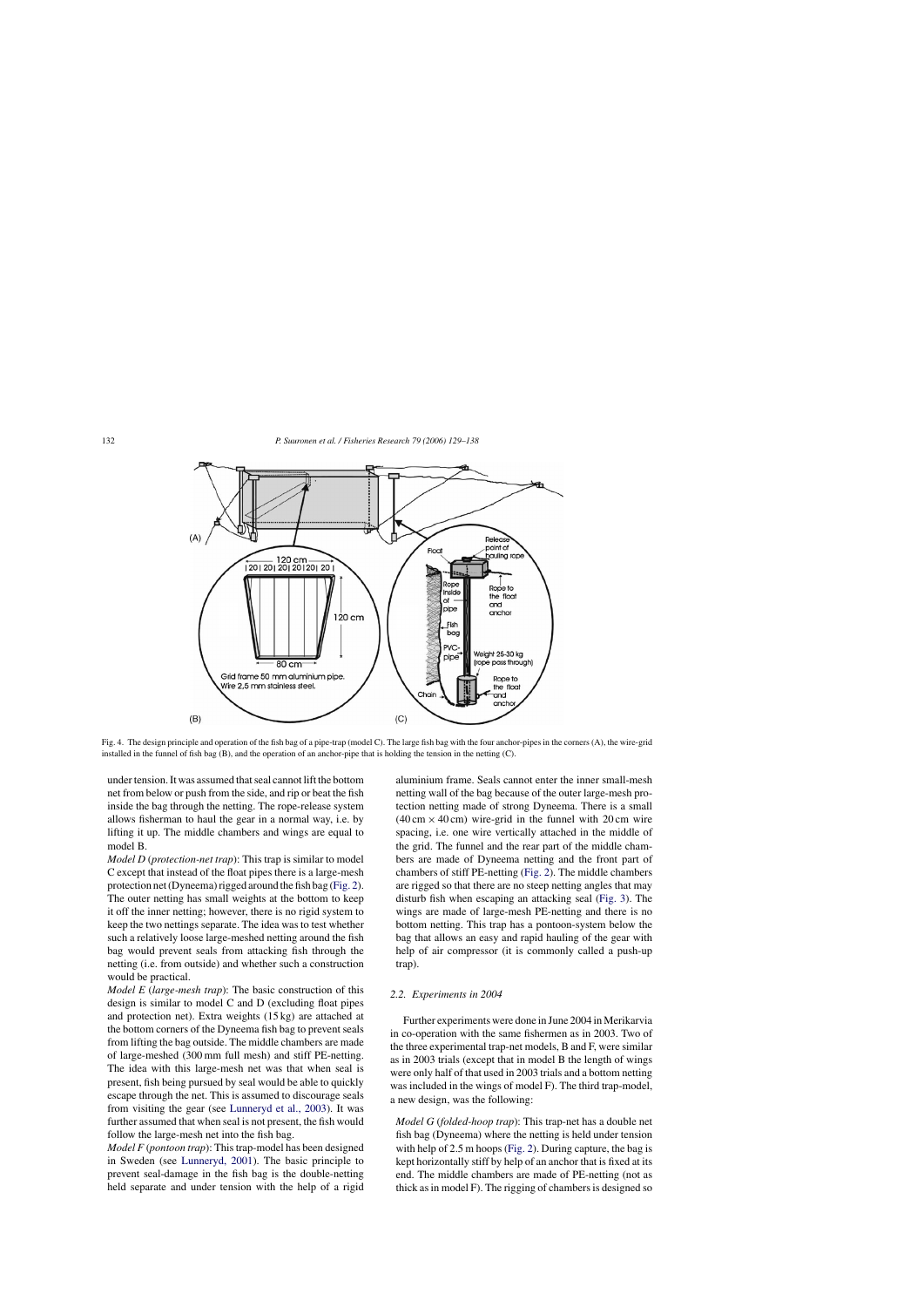In 2004 trials, each of four fishermen had the traditional model (B) and the folded-hoop model (G). In addition, two fishermen had the pontoon trap (F). That is, there were only two examples of this latter model in 2004 trials. As in 2003 trial, traps were located randomly within the fishing grounds of each group.

#### *2.3. Recording and analysis of data*

Generally, traps were hauled once a day. Catch, catch and gear damage, and entangling or gilling of fish was recorded in detail for each experimental gear for each haul by the FGFRI staff. All salmon caught were weighed and measured (total length). Where a part of the fish had been eaten by a seal, the weight was estimated on the basis of the length. Salmon that had no seal-induced damage or had only such slight damage that it had no effect on its market-ability were classified as undamaged salmon. The potential catch damage caused by seabirds was not separated from seal-induced damage. However, the damage to fishes observed in this study were of the type typically caused by grey seal (see [Kauppinen et](#page-9-0) [al., 2005\).](#page-9-0) Hauls with no catch or remains of damaged fish were excluded when analyzing the seal-induced catch damage proportions.

The 2003 data were analysed as for weeks 23–26 (i.e. the first 4 weeks of June 2003) when all experimental gears were set out simultaneously. The effect of trap-net location was tested with one-way ANOVA. No statistically significant difference in catch rates and seal-induced catch damage was observed between different locations  $(p > 0.05)$ for any particular trap-net model. Hence, the differences between the models could be tested with statistically relevant methods.

The differences in measured parameters between the gearmodels were tested with repeated measures ANOVA. These data were analysed as weekly gear-related mean-values. Tukey's *B* test was used for pair-wise post hoc comparisons. Because of very small catches in the large-mesh trap (model E), data from it were excluded from the statistical test when assessing the proportion of total damaged catch.

In 2004 experiments, major failures were observed in the construction and rigging in the funnels of the folded-hoop traps. These failures were partly corrected during the first 2 weeks of June. The data from these traps were therefore analysed only for June 10–29. Because of the small number of hauls, large number of hauls with no catch, considerable variation in catch, and unequal number of test gears (only two pontoon traps), it was not possible to do reliable statistical tests on the 2004 data. These data, however, are worth of presenting here because they help to interpret the 2003 results and they include a new gear model (G) that was developed on the basis of 2003 experiences. This model was considered to have considerable interest for the development of an effective, practical and inexpensive trap modification.

## **3. Results**

10

#### *3.1. Quantity of salmon caught (catching efficiency)*

Four of the five modified trap-net models caught as many, or more, salmon than the traditional models. In 2003, the total observed average salmon catch (undamaged and damaged fish) caught by the different models differed significantly (ANOVA  $F_{5.18} = 5.108$ ,  $p = 0.04$ ). Model E represented the poorest catch (on average only 0.5 fish/haul) and Tukey's *B* test shows that it differed significantly when compared with models B, C and F (Fig. 5). There were no significant differences in the average number of salmon caught between the other models (1.8–2.4 fish/haul).

When counting only those fish that were caught in the fish bag, there was a significant difference between the models in the 2003 trials (ANOVA  $F_{5.18} = 7.454$ ,  $p = 0.01$ ). That is, these results were similar to whole gear examination except that in addition to trap-model E, there was low catch also in model A fish bag and also it differed significantly from models B, C and F fish bags.

In 2004, the average number of salmon caught by the pontoon trap (7.1 fish/haul) was about twice as high as by the folded-hoop trap (3.4 fish/haul) (Fig. 5). The poorest average catch in the 2004 trials was observed in the traditional trap-net (model B, 2.5 fish/haul).

The average size of salmon captured in 2003 and 2004 was 5 kg, the largest fish weighing about 20 kg.



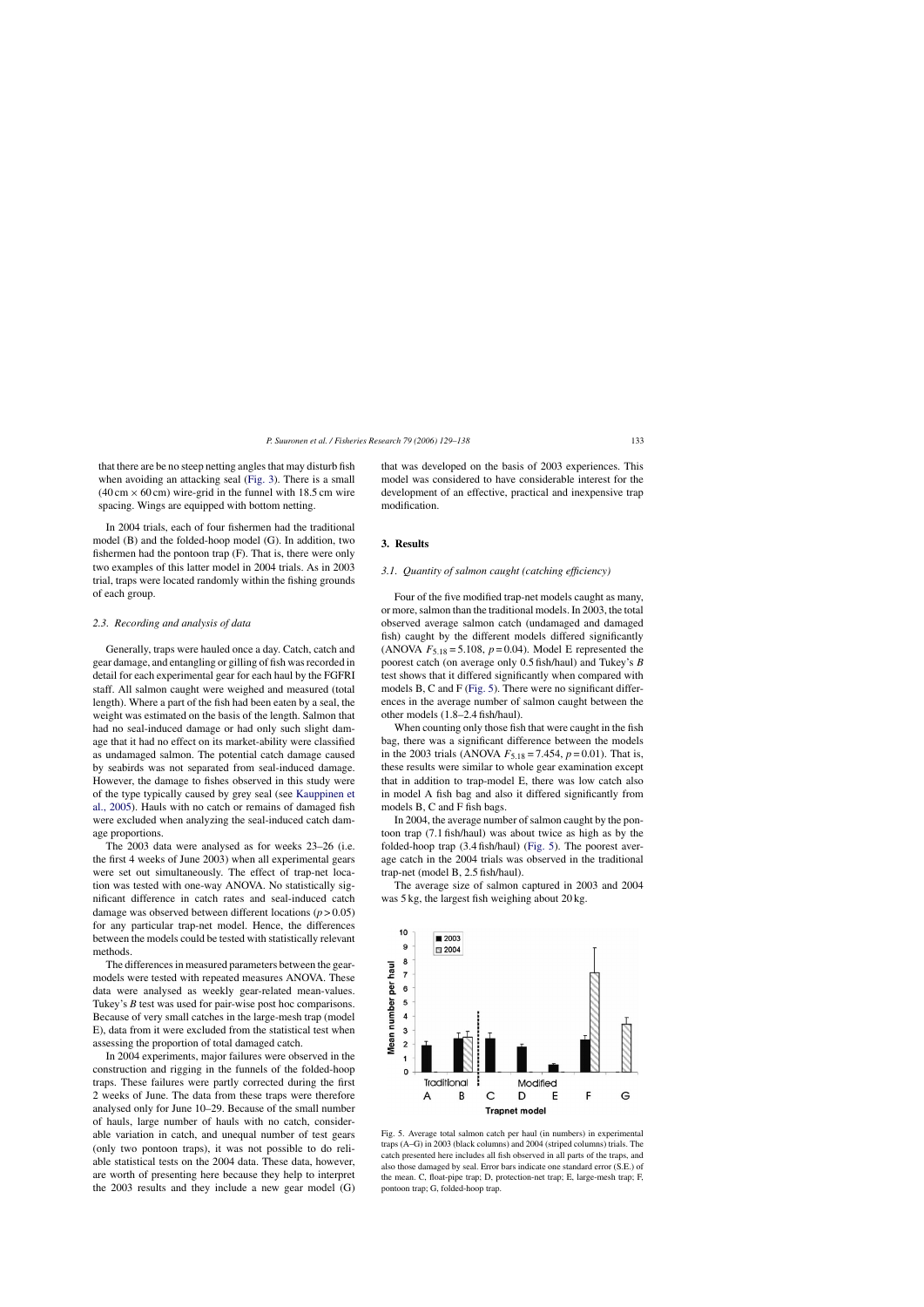

Fig. 6. Average undamaged salmon catch per haul (in numbers) in various trap-models in 2003 and 2004 trials. The catch presented here includes all undamaged fish observed in all parts of the traps. Error bars indicate one standard error (S.E.) of the mean. C, float-pipe trap; D, protection-net trap; E, large-mesh trap; F, pontoon trap; G, folded-hoop trap.

#### *3.2. Quantity of undamaged salmon caught*

In the 2003 trials, there were significant differences in the average number (ANOVA  $F_{5.18} = 3.347$ ,  $p = 0.026$ ) and weight (ANOVA  $F_{5,18} = 3.029$ ,  $p = 0.037$ ) of undamaged salmon caught per haul between the trap-models (Fig. 6). The pontoon trap (F) had the highest average undamaged catch per haul (2.3 fish/12 kg). The second highest undamaged catch (1.9 fish/10 kg) was taken with the pipe-trap (C). The lowest average undamaged salmon catch per haul was caught with the large-mesh trap (model E; 0.4 fish/2.3 kg). This trap differed significantly from the pontoon trap (F) in numbers and in weight of undamaged catch.

In the 2004 trials, the highest average undamaged salmon catch per haul was caught with the pontoon trap (7.1 fish/40 kg; Fig. 6). The second highest undamaged catch was caught with the folded-hoop trap (3.3 fish/16 kg). With the traditional trap-net (B) the average undamaged catch was at the same extent as in the 2003 trials (1.3 fish/8 kg).

#### *3.3. Proportion of salmon catch damaged by seal*

In 2003, there were significant differences in the proportion of seal-damaged catch per haul between the trapmodels (ANOVA  $F_{5.18} = 4.778$ ,  $p = 0.011$ ). In the traditional non-protected traps (A and B) on average 30% of the total observed salmon catch (in numbers) was damaged by seals (Fig. 7A). In the pontoon trap (F) the average proportion of seal-damaged salmon was only about 1%. Tukey's B test showed that the proportion of total damaged catch in the pontoon trap differed significantly from both traditional models  $(A \text{ and } B)$ . In the pipe-trap  $(C)$  the average proportion of sealdamaged catch was 19%, and in large-mesh traps (E) 16%. In the protection-net trap (D) the proportion of damaged catch was 27%.



Fig. 7. Average proportion of seal-damaged salmon (in numbers) of the total catch in the gear as a whole (A) and in the fish bag (B) in the experimental traps (A–G) in 2003 and 2004. The numbers cover all those salmon that were damaged by seals and observed in the trap. Error bars indicate one standard error (S.E.) of the mean.

In 2004, there was substantial variation in the proportion of seal-damaged salmon catch between the traditional trap-net and the two modified trap models (Fig. 7A). In the traditional trap (B), the proportion of damaged salmon was, on average, as high as 54%. In the pontoon trap (F), the proportion was at the same level as in 2003, on average 2%. In the folded-hoop trap  $(G)$  it was  $4\%$ .

When comparing catch damage only in the fish bag (Fig. 7B), trap model A differed in the 2003 trials from all other models in that the damage proportion was higher in the fish bag (35%) than in the whole gear (28%). Hence, the few fish that were caught in the fish bag of this model were highly vulnerable to seal predation. In model B, catch damage in the fish bag was at the same 20% level as in the pipe-trap (C) and protection-net trap (D). In 2004, the proportion of damaged catch in the fish bag of model B was twice as high as in 2003 (Fig. 7B). In contrast, catch damage in the fish bag of the pontoon trap (F) was as low as in 2003. It is notable that the average catch damage in the fish bag of the folded-hoop trap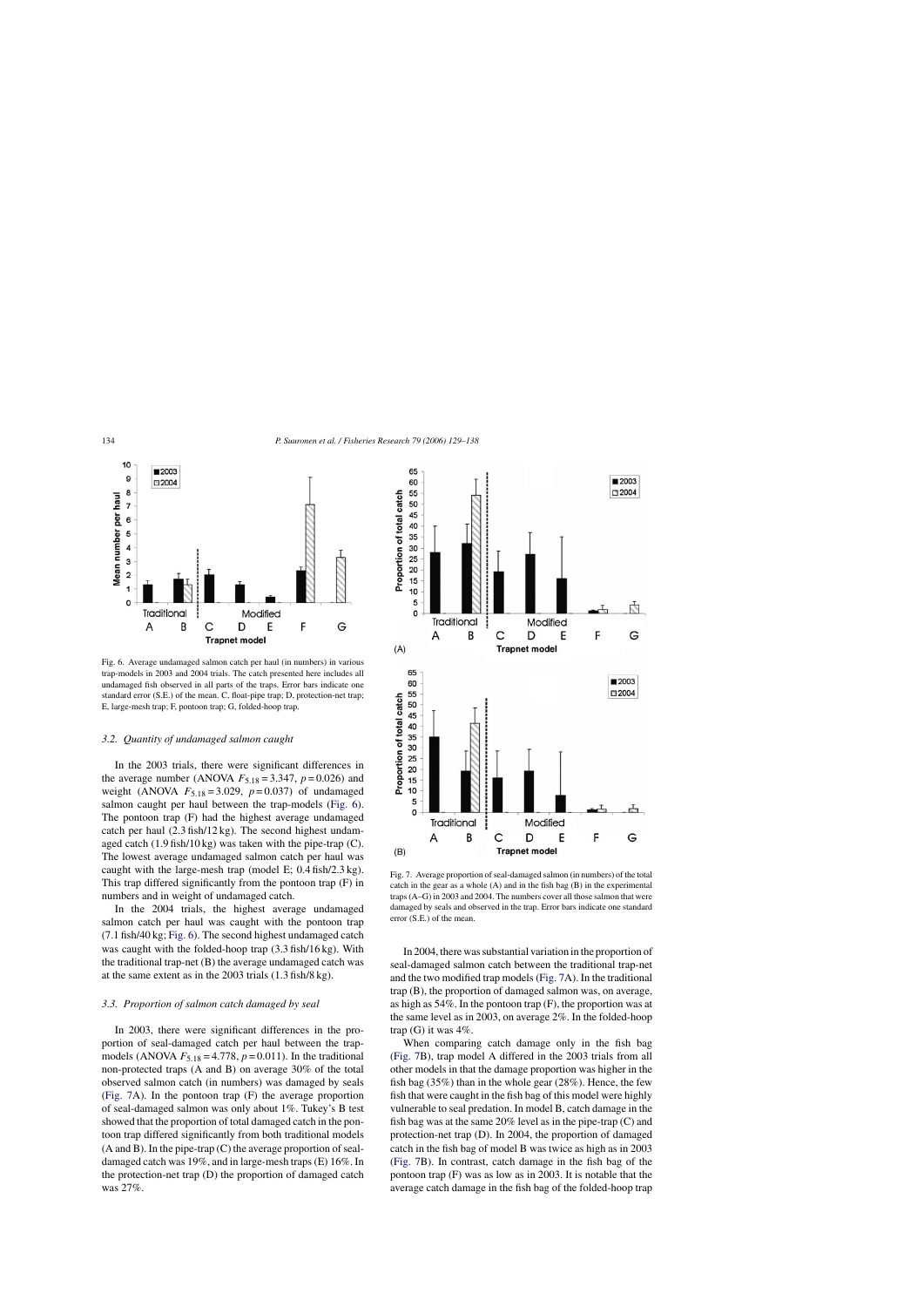### Table 1

Proportion of salmon catch (in numbers) observed as entangled in the middle chambers of various trap-net models (A–G) in 2003 and 2004 trials (in case of trap-net model A, the numbers also include the fish captured in the wings)

|                                    | Year |          |      |      |
|------------------------------------|------|----------|------|------|
|                                    | 2003 |          | 2004 |      |
|                                    | $\%$ | S.E.     | $\%$ | S.E. |
| A (traditional multi-monofilament) | 84   | 4.2      |      |      |
| B (traditional twisted nylon)      | 21   | 9.4      | 20   | 9.8  |
| $C$ (pipe-trap)                    | 25   | 9.1      |      |      |
| D (protection-net trap)            | 28   | 11.9     |      |      |
| E (large-mesh trap)                | 0    | $\Omega$ |      |      |
| $F$ (pontoon trap)                 | 0    | 0        |      | 0.5  |
| G (folded-hoop trap)               |      |          | 2    | 1.8  |

(G) was very low in the 2004 trials, less than 2%, i.e. at the same level as in the pontoon trap.

# *3.4. Distribution of salmon catch among various parts of the traps*

The netting material in various parts of a trap-net played a marked role in the capture process and seal-protection. In 2003, a total of 84% of all salmon caught in the traditional trap-net model A were observed in the middle chambers and wings (Table 1). That is, most of those salmon were tangled or gilled in the net before reaching the fish bag. They were often eaten by seals and sometimes only remains were left hanging on the meshes or lay on the bottom net. In the pontoon trap (F) and large-mesh trap (E), where the middle chambers and wings were made of stiff PE-netting, there were no fish entangled or gilled in those nettings; practically all fish were caught in the fish bag. In models B, C and D, that had middle chambers made of twisted nylon, on average of 21–28% of all the salmon captured were observed in the chambers, and they were mainly entangled or gilled. In these traps the wings were made of stiff PE-netting and there were no fish entangled there.

In 2004, the results were similar to those of 2003. In the traditional non-protected trap-net (B) about 20% of all the salmon caught were observed to be entangled in the middle chambers that were made of twisted nylon (Table 1). In the pontoon trap and folded-hoop trap, where the middle chambers were made of thick and stiff PE-twine and designed with no steep netting angles, the proportion of fish caught in the chambers was 1–2%.

# *3.5. Distribution of seal-induced gear damage in different parts of the traps*

The netting material also affected the location and severity of damage caused to the gear by seals. They damaged mainly those sections of a trap where the fish were entangled or gilled. Strong and thick materials were more resistant to the attacks of hunting seals.



Fig. 8. Seal-induced gear damage frequencies (hauls when damage was observed) in different parts of the traps (A–G) in 2003 trial.

In 2003 there was very little seal-induced gear damage in the fish bags made of Dyneema netting (models C–F; Fig. 8). Likewise, there was no gear damage in the middle chambers (models E and F) and wings made of PE-netting (models B–F). The most frequent gear damage was observed in trapmodel A that was made of elastic multi-monofilament nylon. Damage was observed on average on every fourth haul, and mainly in the wings. In the B-model where the fish bag was made of twisted nylon (PA), gear-damage in the bag was observed on average on 13% of the hauls. In the middle chambers made of twisted nylon (models B, C and D) damage was observed in around 5–10% of the hauls.

Gear damage in the 2004 trials was similar to that experienced in 2003. There was no damage in the wings made of PE-netting (trap-models B, F and G). Damage frequency in the middle chambers of the folded-hoop trap was almost negligible (less than 4%) and negligible in pontoon trap (less than 0.5%). Both models had the chambers made of PE-netting and they were designed and rigged with no steep netting angles. In the traditional trap-model B where fish bag and chambers was made of twisted nylon, damage frequency was 26%.

# **4. Discussion**

Our trials showed that it is possible to reduce seal-induced catch and gear damage markedly by appropriate gear modifications and by careful choice of proper netting materials. Three of the five modified trap-net models showed promising results in terms of seal-protection. The pontoon trap (model F) was the most successful design; seal-induced catch damage was almost insignificant, the capture efficiency of salmon was very good and the hauling of the gear was very easy. However, the disadvantage of this design is the high price; the majority of coastal fishermen are not able to purchase this gear unless they are economically supported.

The folded-hoop trap (model G) also showed promising results although it was a prototype tested first time in 2004. Seal protection was almost as good as in the pontoon trap but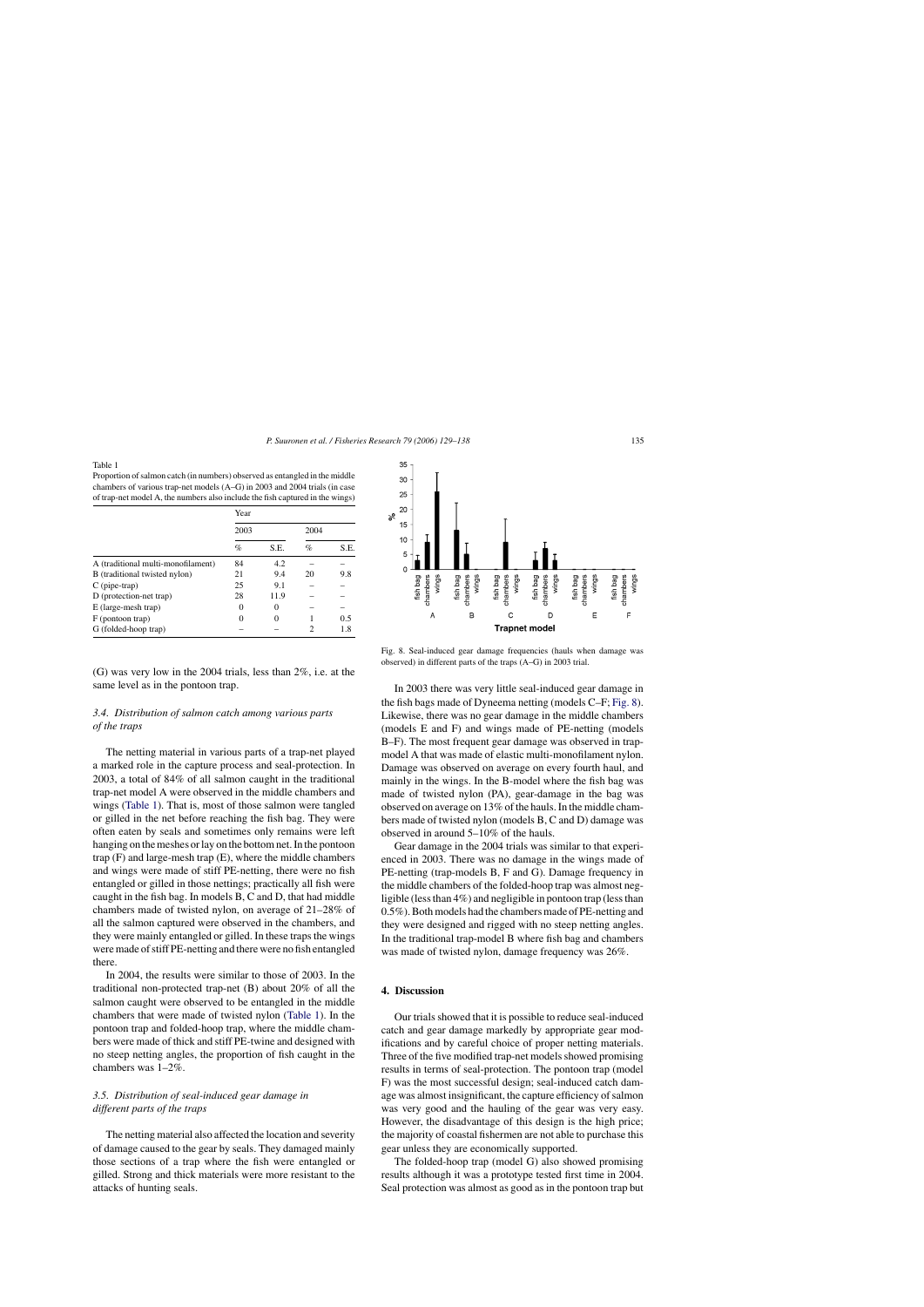

Fig. 9. General construction principles of a seal-safe fish bag using hoops to keep the two layers of netting under tension and separated (modified from the G-model). Side view (A), transection view (B) and the construction of a wire-grid attached at the end of the funnel (C).

catching efficiency was only about half as good. This was likely because of the problems encountered in the design and rigging of the funnel of this trap. In addition, hauling of the folded-hoop trap, especially in poor weather condition, was more difficult than that of pontoon trap. It is likely, however, that catching efficiency and hauling technology of the foldedhoop trap can be improved by further testing. The foldedhoop trap can be manufactured by the fisher and is markedly cheaper than the pontoon trap.

Our observations with trap-models F and G support the view that marked improvements in seal-protection can be obtained by building the fish bag of double-layer netting that is held under tension. The tension can most easily be attained by using rigid hoops. The upper large-mesh protection net has to be made of strong Dyneema netting or netting material with the same strength. Fig. 9 summarizes the major design principles that can be used in designing a low-cost seal-safe fish bag for a trap-net. The dimensions of the bag can be adjusted depending on the conditions and fish species in question but the space between the inner and upper netting has to be at least 20 cm. The gap has to be even larger if the netting is not tense.

Our results show that stiff and thick netting material should be used in all those parts of the trap where fish could be gilled or entangled in the netting. Materials in which fish become entangled are most prone to seal-induced damage. This is in line with the observations of [Lehtonen and Suuronen \(2004\)](#page-9-0) and [Kauppinen et al. \(2005\).](#page-9-0) In addition, rigging of wings, middle chambers and funnels should be designed so that there are no steep netting angles which may disturb fish when avoiding an attacking seal. All corners should be as rounded as possible to guide the fish as fast as possible into the fish bag, where they are protected against seal attacks.

The design of a wire-grid installed in the funnel of a trapnet is critical for a seal-safe trap-net to work properly. The grid has to prevent all sizes of seals from entering the fish bag but it should not inhibit fish from swimming into it. Our results suggest that the wire spacing has to be less than 18 cm to prevent young grey seal squeezing through the grid into the bag. It is noteworthy, however, that it is not possible to totally prevent the passage of the smallest grey seals (typically pups) through the wire-grid unless the wire-spacing is perhaps less than 15 cm. However, such a small space may dramatically reduce the capture efficiency of the gear, at least in case of salmon. In a salmon trap-net the grid has to allow large (up to 20 kg) fish to pass through the wires (see also [Lehtonen](#page-9-0) [and Suuronen, 2004\).](#page-9-0)

It is worth noting that in the type of wire-grid we used, the height of the openings should not be more than about 40 cm. If it is higher, seals can squeeze through the space by pushing the wires slightly apart. Consequently, if the grid frame is higher than 40 cm, it should be divided into compartments that are only 40 cm in height. This can be done by horizontal wire or Dyneema twine that is tightly attached in the vertical wires. It is worth noting that adult grey seal can exert very high forces when attempting to enter through the wire-grid into the fish bag. The wire-grid has to be very strong and it should maintain the tension in the wires even when a 250 kg seal is ripping them.

Our visual observations during the study suggest that the wire-grid should be as stable as possible. If the grid moves too abruptly for instance due to the waves, it apparently frightens fish, so that they are reluctant to swim through the wires (see also [Lehtonen and Suuronen, 2004\).](#page-9-0) In the pontoon trap the vertical movement of the fish bag and grid is greatly dampened by the large pontoons that are below the bag. Moreover, the rigid frame further helps to keep the system stable and the funnels open. The high stability in rough sea conditions is likely one of the major reasons for the high capture efficiency of this gear type. It is notable that in the pontoon trap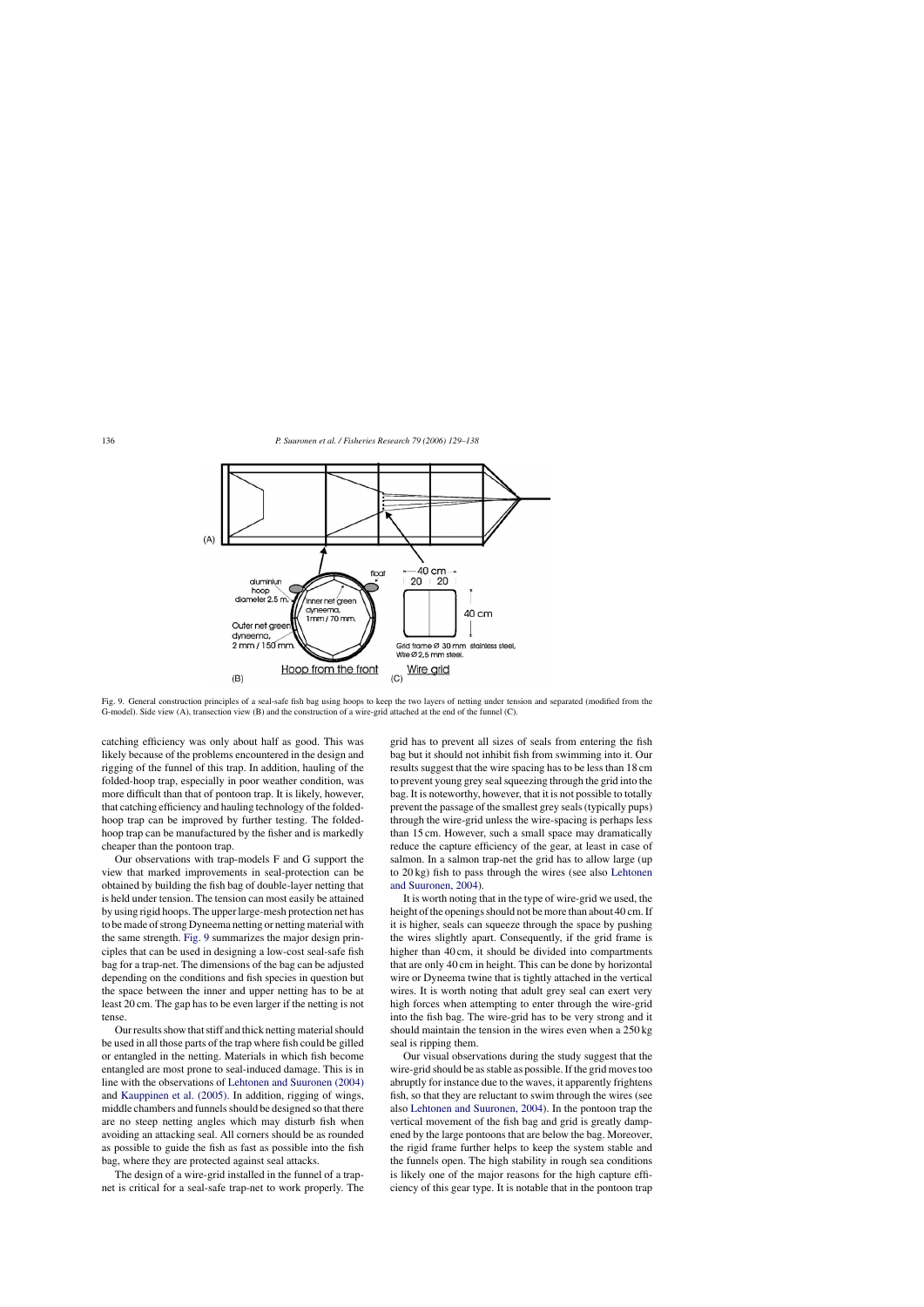fish swam into the bag through a very small wire-grid (frame  $40 \text{ cm} \times 40 \text{ cm}$ ). A small grid can apparently be used if it is stable and the funnels always remain open. In a large fish bag where the wave-induced vertical movement of the bag cannot be prevented, the funnels and the grid must be larger  $(120 \text{ cm} \times 120 \text{ cm} \text{ or } 80 \text{ cm} \times 120 \text{ cm}).$ 

The colour and the contrast of the wire-grid may play a marked role in the capture efficiency of a trap-net. Our observations suggest that a black grid-frame may have a too high contrast against the water surface. Fish may, in some circumstances, be reluctant to swim near the grid and through the wires, reducing the capture efficiency of the gear and making fish highly vulnerable to seal attacks. Aluminium appears to work better in most conditions; probably because of its lower contrast. However, the grid-frame should not be too bright because glittering-light may also disturb fish. Apparently, the overall construction, colour pattern, and the rigging of the grid can still be improved in many ways to improve the capture efficiency and to prevent the entrance of young seals into the fish bag.

The mesh size of wings and middle chambers may play a role in the seal-protection. [Lunneryd et al. \(2003\)](#page-9-0) showed that large-mesh netting in the chambers may help salmon to escape through the netting when being pursued by seals. They speculated that seal might soon become uninterested of such a trap and leave it. However, the results of our large-meshed trap (model E) trials were not very encouraging from the capture efficiency point of view, as catches were substantially lower than in other models. Apparently fish captured in the chambers swam through the large meshes to open water. This is in contrast to Swedish observations where salmon appeared to be reluctant to pass through large-mesh nets [\(Lunneryd et](#page-9-0) [al., 2003\).](#page-9-0) Our design, however, was not identical to that of [Lunneryd et al. \(2003\).](#page-9-0)

It is notable that the non-rigid pipe-trap (model C) showed promising results in our 2003 trials (technical problems prevented the proper testing in 2004). Seal protection was not quite as good as with the pontoon trap and folded-hoop trap but it was markedly better than in other designs. It is worth noting here that the proportion of slightly damaged salmon was substantially higher in the pipe-trap (14%) than any other models (on average 3%). Apparently, anchor pipes keep the netting of the fish bag under some tension; this makes the attack of seal through the netting more difficult but does not prevent it completely. This design had a practical disadvantage though; it took substantial extra time to haul the fish bag because fisherman has to release the pipe-ropes before hauling. The difference is particularly noticeable when compared to the pontoon trap. There is, however, substantial potential to improve the "anchor pipe" system.

It is noteworthy that some small grey seals that were able to squeeze through the grid into the fish bag of the pontoon trap were drowned. Fish traps should be designed and set out in the water in a way that seals inside the bag have access to the surface; and it is possible to release them alive.

There are several factors that may have caused bias in our experiments and analysis. For instance, the catches were relatively poor during the study period and the frequency of empty hauls was high. Therefore, the effect of random incidents into the results of statistical tests may have been high. There may also be a marked difference how well a catch-damage can be observed in various trap-net models. In the traditional models, a seal may carry a fish away from the bag without leaving any trace. Moreover, fish caught in the fish bag of a traditional trap can escape through a seal-made netting-hole. In the traditional model A where the fish were entangled and gilled in the netting of the wings and chambers, the remains of partly eaten fish may have easily sunk to the sea bed, leaving no visible traces of a seal's visit to a trap. In the modified traps, seals generally could not enter into or tear the fish bag although in some cases seal could slightly damage fish from outside; these fish, however, have been observed with a high likelihood during the hauling. Clearly, the catch damage and eventual loss caused by seal may have been roughly underestimated in the traditional traps (see also Fiälling, 2005).

In conclusion, our trials show that it is possible to markedly reduce the seal-induced catch and gear damage by appropriate gear modifications and by careful choice of netting material. However, further research is needed to develop designs that keep (or scare) seals away from the wings and middle chambers of trap-nets, or allow fish to take other safer routes to the bag. More efforts should also directed for testing approaches that would make the finding of fishing gears more difficult for seals. With seal populations expanding, there may soon be no coastal areas in the Baltic where static fishing gears are safe from seal attacks. If effective mitigation measures for seal-induced damage are not found, the conflict between the protection of seal stocks and the existence of the coastal fishery will become very serious. The seal-fishery conflict in the northern Baltic is already extremely severe and complex, and it will soon touch all countries bordering the Baltic Sea. The problem requires rapid, practical and sustainable solutions and gear modification appears one of the most promising mitigation tools in this conflict. It is notable that by replacing gill-nets by seal-safe trap-nets may solve at least some of the problems faced by the coastal gill-net fishery, where seal-damages are extremely difficult or impossible to prevent.

#### **Acknowledgements**

Special thanks are expressed to the professional fishermen of Merikarvia for their invaluable assistance and cooperation that made this study possible. We also wish to thank Aki Mäki-Petäys, Ari Leskelä, Don Gunderson, Juha Lilja, Matti Salminen, Mervi Kunnasranta and Pekka Hyvärinen for their valuable comments on the manuscript. Special thanks are addressed to Erkki Ikonen and Jukka Pohtila for helping us to organize and conduct the fieldworks. This study was part